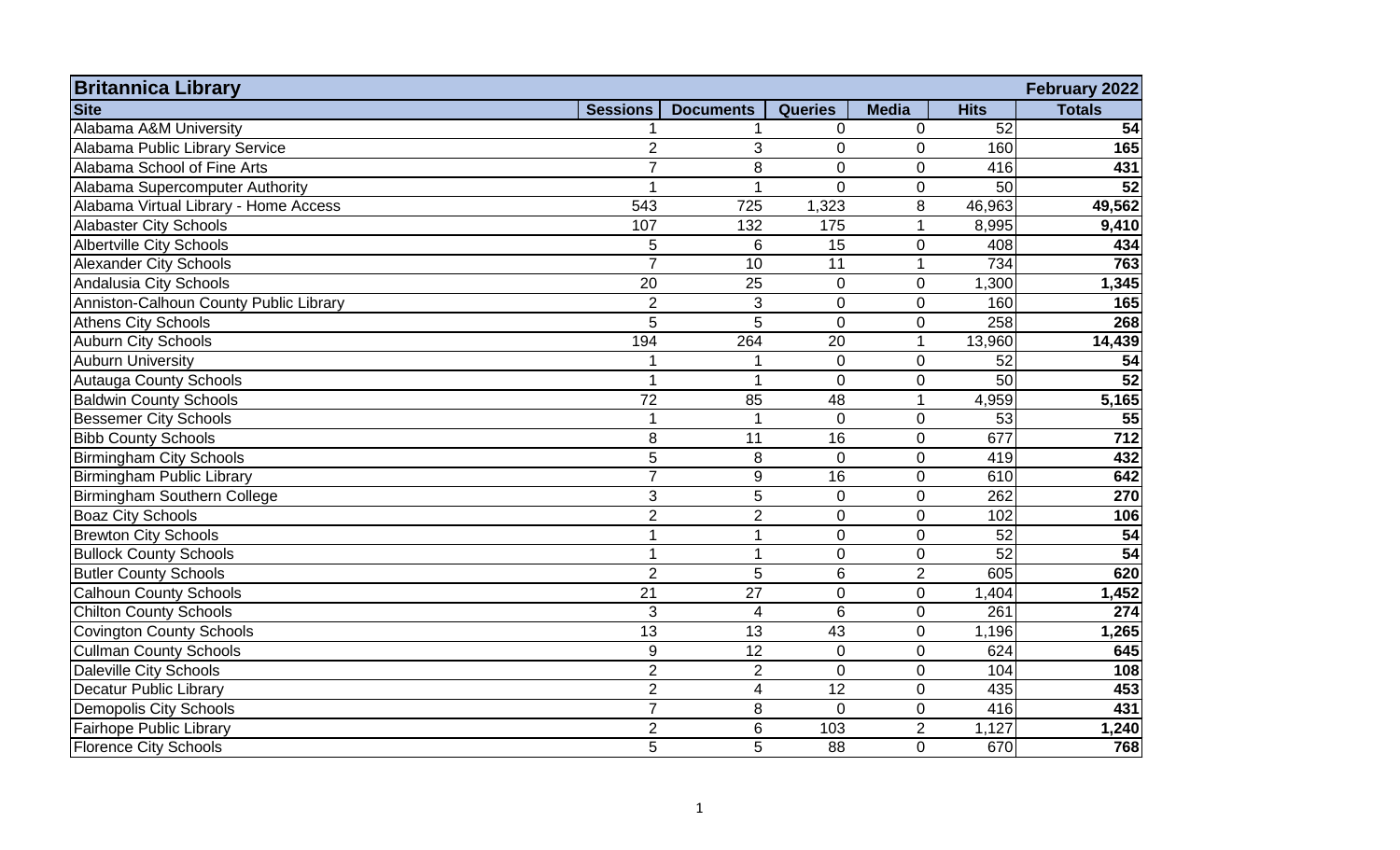| <b>Site</b>                                      | <b>Sessions</b> | <b>Documents</b> | <b>Queries</b>   | <b>Media</b>   | <b>Hits</b>     | <b>Totals</b>   |
|--------------------------------------------------|-----------------|------------------|------------------|----------------|-----------------|-----------------|
| Fort Payne City Schools                          | 100             | 131              | 515              | 6              | 11,505          | 12,257          |
| <b>Franklin County Schools</b>                   | $\overline{7}$  | 8                | 24               | $\mathbf{0}$   | 881             | 920             |
| <b>Gadsden City Schools</b>                      | 10              | 12               | $\Omega$         | $\overline{0}$ | 622             | 644             |
| <b>Geneva County Schools</b>                     | 8               | 11               | 31               | $\overline{0}$ | 717             | 767             |
| <b>Hale County Schools</b>                       | 3               | 3                | 53               | $\overline{0}$ | 427             | 486             |
| <b>Haleyville City Schools</b>                   | $\overline{2}$  | $\overline{2}$   | $\overline{0}$   | $\overline{0}$ | 104             | 108             |
| <b>Hartselle City Schools</b>                    | $\overline{2}$  | $\overline{4}$   | $\overline{0}$   | $\overline{0}$ | 208             | 214             |
| <b>Highlands School</b>                          | 6               | 6                | $\boldsymbol{0}$ | $\pmb{0}$      | 312             | 324             |
| <b>Homewood City Schools</b>                     | $\overline{2}$  | $\overline{2}$   | $\mathbf 0$      | $\mathbf 0$    | 102             | 106             |
| <b>Hoover City Schools</b>                       | 41              | 50               | 56               | $\mathbf 0$    | 2,906           | 3,053           |
| <b>Houston County Schools</b>                    | $\overline{2}$  | 3                | $\mathbf 0$      | $\mathbf 0$    | 106             | 111             |
| <b>Huntingdon College</b>                        | 8               | 14               | 47               | $\mathbf 0$    | 1,018           | 1,087           |
| <b>Huntsville City Schools</b>                   | 101             | 117              | 140              | $\mathbf 0$    | 7,223           | 7,581           |
| Jacksonville City Schools                        | 1               |                  | $\mathbf 0$      | $\mathbf 0$    | $\overline{52}$ | $\overline{54}$ |
| Jefferson County Library Cooperative             | 10              | 22               | 17               | $\mathbf 0$    | 1,340           | 1,389           |
| <b>Jefferson County Schools</b>                  | 39              | 50               | 34               | $\mathbf 0$    | 2,611           | 2,734           |
| <b>Lanett City Schools</b>                       | $\mathbf{1}$    |                  | $\overline{0}$   | $\mathbf 0$    | 52              | 54              |
| <b>Lauderdale County Schools</b>                 | $\overline{21}$ | $\overline{21}$  | 96               | $\overline{0}$ | 1,780           | 1,918           |
| Lawson State Community College - Bessemer Campus | $\overline{1}$  |                  | $\mathbf 0$      | $\mathbf 0$    | 50              | 52              |
| <b>Lee County Schools</b>                        | 85              | 137              | $\overline{0}$   | $\mathbf 0$    | 7,124           | 7,346           |
| <b>Limestone County Schools</b>                  | 24              | 30               | 0                | $\mathbf 0$    | 913             | 967             |
| Linden City Schools                              | $\overline{2}$  | $\overline{2}$   | $\overline{0}$   | $\overline{0}$ | 104             | 108             |
| Lurleen B. Wallace Community College             | $\mathbf{1}$    |                  | 0                | $\overline{0}$ | $\overline{50}$ | $\overline{52}$ |
| <b>Madison City Schools</b>                      | $\overline{17}$ | 20               | $\overline{0}$   | $\mathbf 0$    | 988             | 1,025           |
| <b>Madison County Schools</b>                    | 3               | $\overline{4}$   | $\overline{14}$  | $\overline{0}$ | 350             | 371             |
| <b>Marengo County Schools</b>                    | $\overline{2}$  | 6                | $\mathbf 0$      | $\mathbf 0$    | 312             | 320             |
| <b>Marion County Schools</b>                     | 16              | 16               | $\overline{0}$   | $\mathbf 0$    | 832             | 864             |
| <b>Mobile County Schools</b>                     | 93              | 123              | 55               | 3              | 6,854           | 7,128           |
| <b>Mobile Public Library</b>                     | 8               | 14               | $\overline{12}$  | $\mathbf 0$    | 855             | 889             |
| <b>Montgomery County Schools</b>                 | 68              | 90               | 106              | $\mathbf 0$    | 5,056           | 5,320           |
| <b>Morgan County Schools</b>                     | 39              | 46               | 214              | $\overline{5}$ | 3,849           | 4,153           |
| <b>Mountain Brook Schools</b>                    | $\mathbf{1}$    | 1                | $\overline{0}$   | $\overline{0}$ | $\overline{2}$  |                 |
| Muscle Shoals City Schools                       | 8               | 9                | $\overline{0}$   | $\mathbf 0$    | 168             | 185             |
| Oneonta City Schools                             | 4               | $\overline{4}$   | $\overline{0}$   | $\mathbf 0$    | 208             | 216             |
| <b>Opelika City Schools</b>                      | 8               | 13               | 16               | $\overline{0}$ | 781             | 818             |